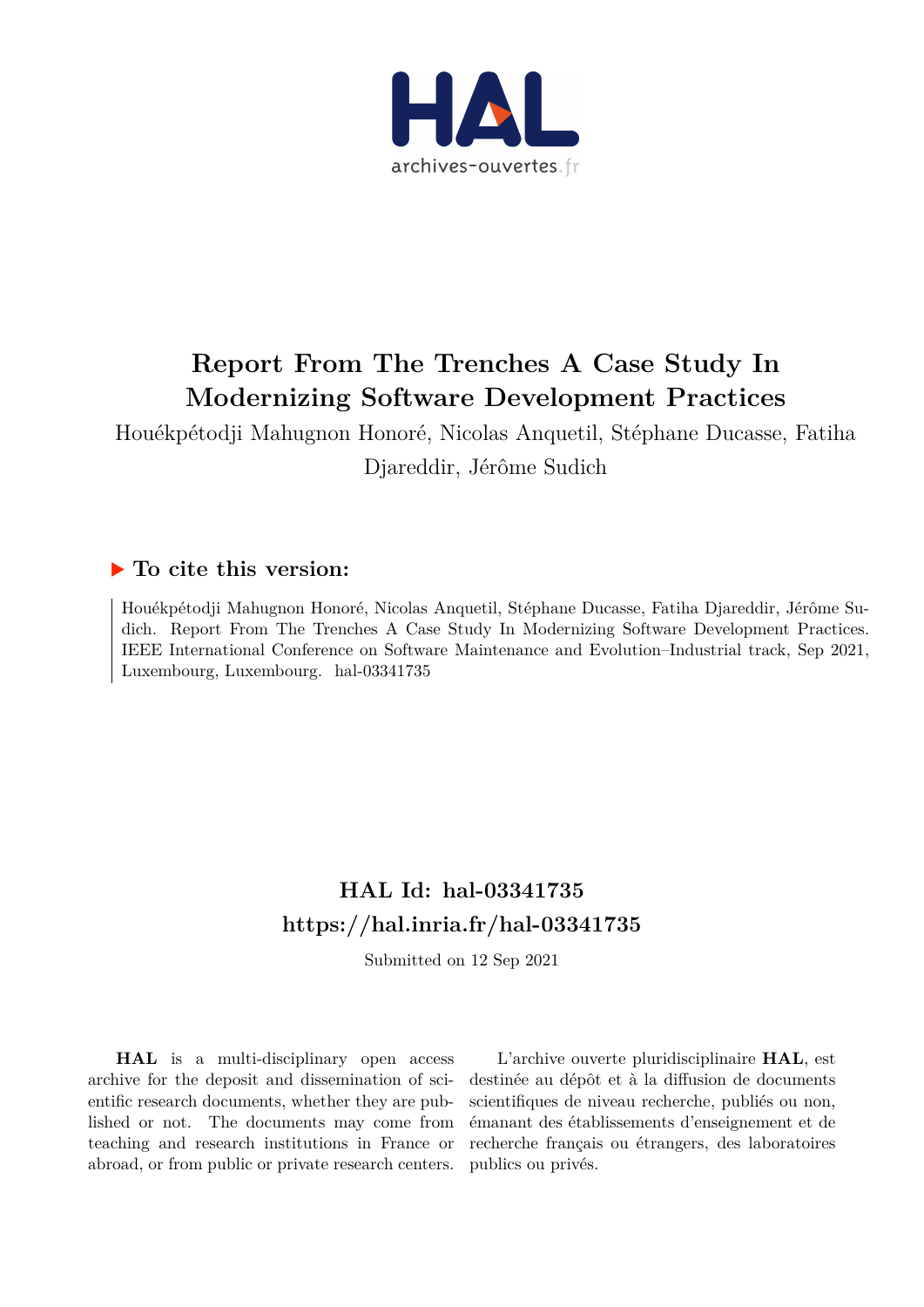# Report From The Trenches A Case Study In Modernizing Software Development Practices

Houékpétodji Mahugnon Honoré\*‡, Nicolas Anquetil†‡, Stéphane Ducasse<sup>‡</sup>,

Fatiha Djareddir<sup>\*</sup>, Jérôme Sudich<sup>\*</sup>

<sup>∗</sup>SA-CIM, Univ. Lille, CNRS, Inria, Centrale Lille, UMR 9189 CRIStAL, 59000 Lille, France

†Universite de Lille, CNRS, Inria, Centrale Lille,UMR 9189 CRIStAL France,ORCID: 0000-0003-1486-8399 ´

‡Universite de Lille, CNRS, Inria, Centrale Lille, UMR 9189 CRIStAL France,ORCID: 0000-0001-6070-6599 ´

homahugnon@gmail.com, nicolas.anquetil@univ-lille.fr, stephane.ducasse@inria.fr

*Abstract*—One factor of success in software development companies is their ability to deliver good quality products, fast. For this, they need to improve their software development practices. We work with a medium-sized company modernizing its development practices. The company introduced several practices recommended in agile development. If the benefits of these practices are well documented, the impact of such changes on the developers is less well known. We follow this modernization before and during the COVID-19 outbreak. This paper presents an empirical study of the perceived benefit and drawback of these practices as well as the impact of COVID-19 on the company's employees. One of the conclusions, is the additional difficulties created by obsolete technologies to adapt the technology itself and the development practices it encourages to modern standards.

*Index Terms*—Grounded Theory, Agile development, COVID-19, Exploratory case study

#### I. INTRODUCTION

Nowadays, software is developed in a demanding environment. The requirements change as business needs change; time to market, budget, quality, or maintainability concerns increase the level of challenge faced by software companies. To cope with these challenges, companies turn to modern software development processes such as agile development [2, 16]. These processes are known to focus on managing time to market constraints and the ability to accommodate changes during the software development life cycle [3]. They also promote better communication between the various stakeholders of a project.

If the benefits of such development processes are well documented, the transition from old practices also presents challenges [5]. We work with a medium-sized company trying to modernize its development practices. The company introduced several practices recommended in agile development, hoping to improve its product quality and time to market. At the same time, it faced the exceptional conditions linked to the COVID-19 crisis with the generalization of remote working. Many agilists advocate the importance of collocation, face-to-face interaction, and physical artefacts incorporated in the shared workspace, which the COVID-19 pandemic made unavailable [17].

The aim of this work is to evaluate if all the practices introduced bring the benefits expected, and how they are perceived by the various stakeholders in the company. We aim to identify the perceived benefits of these changes, and the challenges

professionals face with the practices' modernization. We also evaluate if the context of remote working due to COVID-19 had an influence on these practices.

We conducted an exploratory study by leveraging in depth, semi-structured interviews with 17 participants in the development process to understand how these changes impacted their work. We adopted the grounded theory approach [9], a qualitative technique, to analyse interviews. When possible, the findings of the interviews were validated with empirical data (company internal issue database, source code management commit history, emails).

Our study makes the following contributions:

- 1) We document the industrial perception of some agile development practices;
- 2) We document perceived benefits and drawbacks of these practices;
- 3) We identify the impact of remote working on some agile practices.

In Section II, we describe the context of this study. In Section III, we present the company and software development practices before modernization. In Section IV we detail changes in practices introduced in the company. In Section V we describe our study methodology. Section VI presents the results and Section VII discuss the threats to validity. Finally, in Section VIII we conclude our research.

#### II. AGILE METHODOLOGIES

According to [18], an iterative software development process is a process in which the software is built in several successive sprints [11]. Each sprint is viewed as a mini project including requirement analysis, programming and testing. At the end of the sprint, a stable version of the project is released.

SCRUM appears to be the most popular agile methodology in the industry [7]. It recommends sprints of 2 to 4 weeks [16]. It has 3 primary roles: Product Owner, SCRUM Master, and team member. The lifecycle is composed of 4 meetings: Sprint planning, Daily SCRUM, Sprint Review, and retrospective meeting [12].

SCRUM implies tight communication (both formal and informal) within a fully dedicated project team [15]. Tools play an important role in tracking project progress, facilitating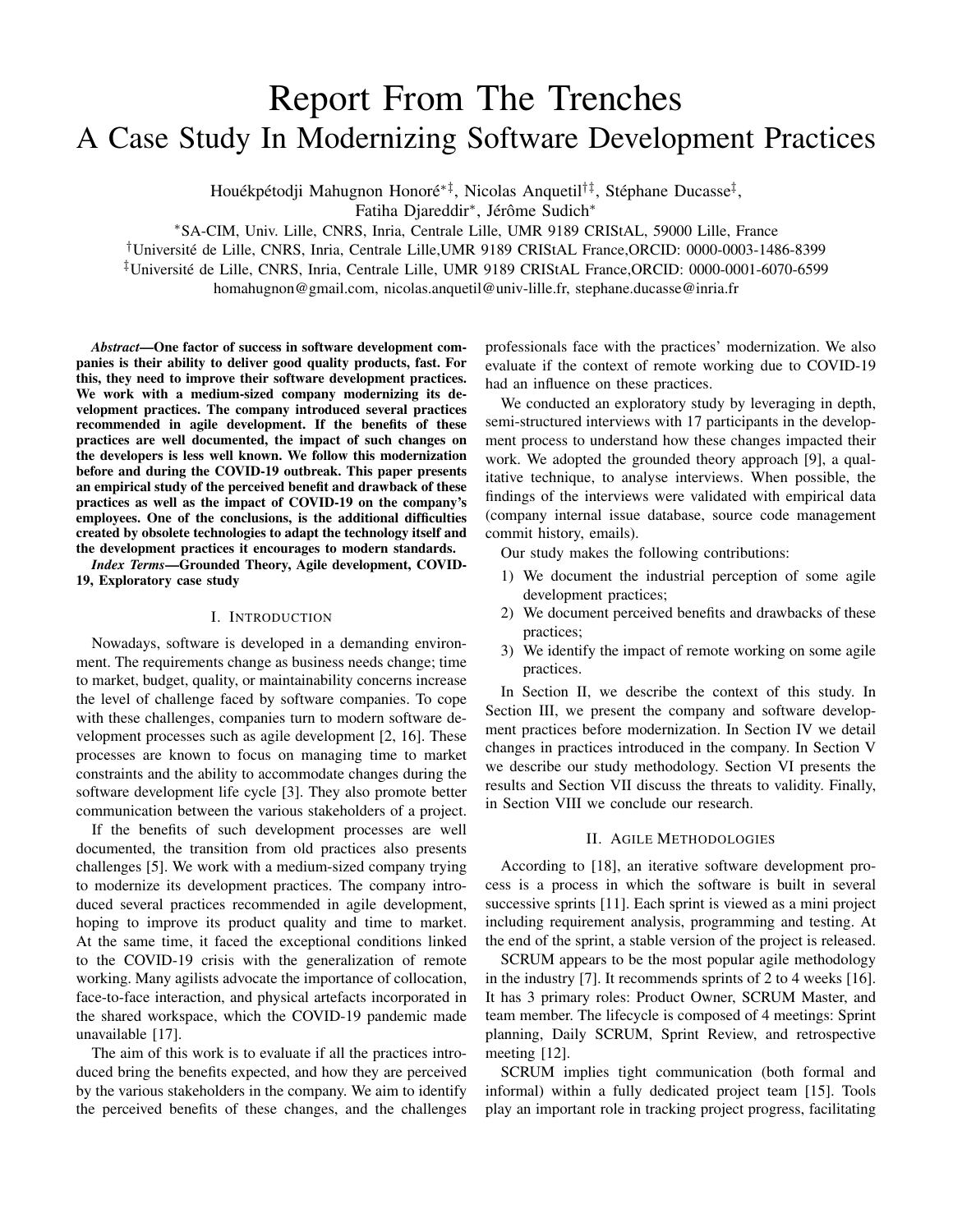communication and making decisions [13]. These tools are also essential for source code management or code review.

#### III. PRACTICES IN INDUSTRIAL CASE STUDY

This research, is a case study on software practices modernization in a medium-sized company. It is important to characterize precisely the context of a case study so that people can understand whether the finding may apply elsewhere. Here we present the industrial background of this study.

The leading software system of the company is over 20 years old. It is written in PowerBuilder<sup>1</sup> programming language. A so-called "Fourth Generation programming Language"<sup>2</sup> , including a programming language, an Integrated Development Environment, database management, report generation, and Graphical User Interface development. The system has 3 MLOC, in 117 PowerBuilder libraries (packages). The largest library is over 300 KLOC.

Some difficulties in the evolution of the system started to appear, with increasing time to close issues and difficulty to deliver new features to the clients in time. It was decided that a change in development practices needed to be introduced.

In this section, we describe the state of practice in the company before the introduction of changes. We divided the practices into six categories: stand-up meeting, team organization, development life cycle, code review, code quality, issue management. We will discuss each of these in the following.

#### *A. Stand-up meeting*

The company used some kind of stand-up meetings for the programming team. These meetings occurred twice a week (Tuesdays and Thursdays). They took place in the morning. Each programmer in turn would explain what he had done the previous day, the problems encountered, and what he was planning to do the following day.

These meetings allowed programmers to seek help from their colleagues. But on the other hand, such help could turn the stand-up meetings very lengthy as a particular issue was discussed by two colleagues, leaving the others to wait.

#### *B. Team organization*

This study focuses on the people involved in the development of the main product of the company, this includes a customer management team, an analysis team, a programming team, and a testing team.

The *customer management team* was in direct contact with the clients, it received bug reports and enhancement request from them. It formalized these demands in issues that are called "tickets" in the company. It prioritized the tickets and followed their development. Once a ticket was closed, the team ensured the delivery of the product.

*The analysis team* totaled 4 analysts and was responsible for analyzing tickets and writing specifications (functional or non-functional) for the most complex ones (bug reports were rarely analyzed by this team). The resulting specification was formalized in a document attached to the ticket.

*The programming team* was product-oriented and totaled 15 programmers. They were responsible for implementing tickets on a given product.

Finally, *the testing team* performed functional and nonfunctional tests on the modified products. It included 8 testers. They performed functional tests on a product and also specifically checked the tickets implemented against the specifications from the analysis team.

This organization was the source of several difficulties:

- Programmers were reluctant to schedule meetings with the analysis team to ask for more information (lacking in the specification document) because of delays it introduced. As a result, the solution proposed was not always conform with the client expectations.
- The same issue occurred with the testing team that was working on the ticket specification, thus sometimes testers were unable to check what the client required. This would result in corrections to the ticket requested from the client and a lot of rework.
- Such corrections of a ticket by a client after delivery meant coming back to a work done several weeks or months before.
- Lack of communication between the teams caused tensions and instances of the "blame game".
- Tickets were estimated and assigned to specific programmers by the development manager. It came up in our interviews that, as a result, programmers felt they were dealing with one ticket after the other without a sense of an overall direction or why the tickets were important.
- As new programmers were hired, it was more and more difficult for the team manager to oversee the work of all the members.
- Tickets had to be studied and re-scheduled at various stages, first the analysis team, then the development team, and the testing team. This resulted in delays (because each team had its priorities) and work duplication.

#### *C. Software development cycle*

Development in the company was organized in cycles of approximately three months. At the beginning of the cycle, a set of tickets was selected to be resolved according to their priorities and age. The tickets were assigned to available programmers. At the end of each cycle, one major version would be issued.

During the cycle, some urgent tickets (typically bugs, but also small evolutions less than three man-days) would appear, requiring a programmer to set aside his work to solve it. As a consequence the planning was not respected, cycles did not deliver all that was expected, causing frustration to the clients and developers (who had to shift their focus from one ticket to another). This would also introduce delays between a ticket specification (analysis team), its implementation (development team), and its testing (testing team).

<sup>1</sup>https://www.appeon.com/products/powerbuilder

 $2$ https://en.wikipedia.org/wiki/Fourth-generation\_programming\_language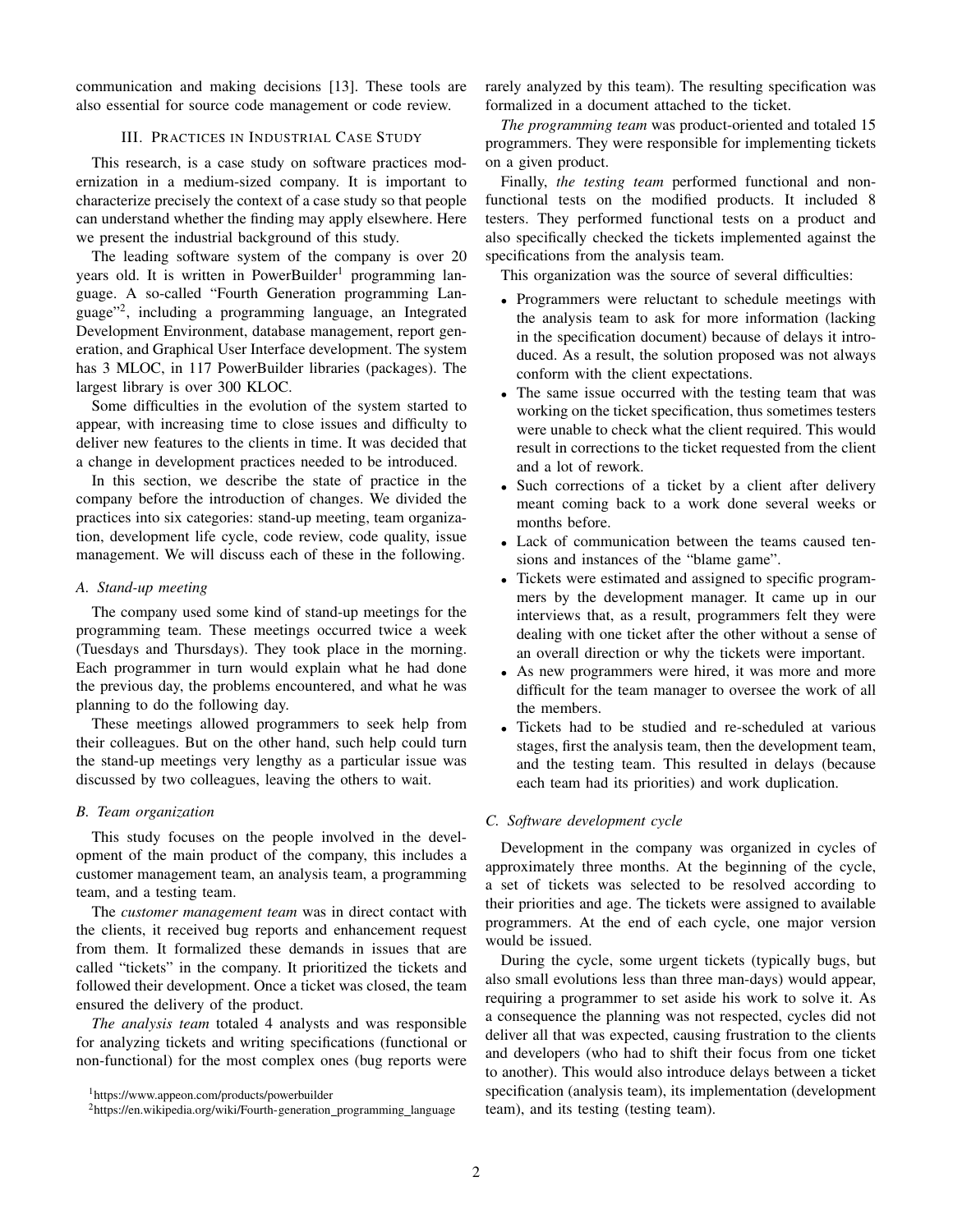#### *D. Source code management*

PowerBuilder imposes to store source code in a proprietary format not easily handled by external tools. It supports version control systems such as SVN or GIT only since 2017. For these reasons, version control tools were never used on the system studied. The source code was managed manually. The product was versioned in patch-versions, major-versions, and some client-specific versions. All versions were archived in directories on the company intranet. There were a bit more than 1000 versions when the study started. Versions before 2012 are completely lost.

Such practice resulted in several problems:

- Programmers relied on informal communication to avoid working at the same time on the same parts of the code.
- Merging modifications was completely manual, often using a generic file comparison tool like WinMerge.
- Changes were integrated into the "repository" by manually copying code from the programmer version to the "repository" version.
- When doing a change on several parts of the product, programmers needed to keep a list of all impacted parts to port them in the "repository" one by one later. Forgetting one part would mean, the change was not completely replicated in the "repository" and therefore the final version was not correct.
- After a source code modification, the programmer had to tag the modification with a special "property" in PowerBuilder. Failing to do so could mean that somebody else, unaware of the modification, would copy old source code over the (untagged) new code in the "repository".
- It was common practice to put a comment in the code to describe the modification and the date and programmer who did it. This could help debugging the code later.

#### *E. Code quality*

Periodic *team code review* meetings (in the development teams) were organized to try to promote better code quality. They occurred every two weeks and lasted about one hour. Programmers were asked to prepare code snippets demonstrating bad or good coding practices. They would then be discussed to ensure homogeneity of coding.

The subjects discussed depended very much on what the programmers had found and there would sometimes be very little to discuss in a meeting, either due to lack of time, or because programmers were not sure what would constitute a "new and interesting" practice for their colleagues.

These meetings were often an occasion to remind all programmers of some basic programming rules in the company: naming conventions for variables, use of a special "infinity" constant, ... However, many violations of these rules could be found in the code. Programmers were supposed to correct them when they found such violations, but it was rarely done for lack of time.

Another action promoting code quality was set up for young programmers: *individual code review*. They were systematic

when a new programmer joined the team, or when a seasoned programmer worked on a new domain for the first time.

It must be noted that no unit testing tool or practice was in place. Testing was performed manually by each programmer on the code just developed.

#### *F. Issue management*

To perform any change on the system, a *ticket* is created. It represents a unit of work. Tickets are stored in the tickets' database since 2000. The ticket database drives the entire software process: assignment of work to programmers, management of the workflow to answer a client request, billing information about each task. There are tickets for fixing defects, writing documentation, adding new features, etc.

Some data stored on tickets are: creation date; closing date; time estimation to work on the ticket; time actually spent on the ticket (to analyse it, to implement a solution, to test the solution); programmer in charge, whether there was a followup ticket, etc.

#### IV. PRACTICES MODERNIZATION ACTIONS

The management in the company understood that the situation was sub-optimal. Mainly, there were concerns about the rhythm of deliveries (too slow), the predictability of new features delivered, the adequacy of the delivery with the clients' needs, and the general quality of the code.

To improve the situation and resolve some of these issues, in 2019 until now, the company started to introduce changes in its practices. These actions tackle different aspects from human resource to source code management: (1) daily standup meetings, (2) development team re-organization, (3) betterorganized software development cycles, (4) source code management, (5) more systematic checking of code quality, and (6) dashboard of tickets.

#### *A. Stand-up meetings*

At the beginning of 2020, the pre-existing stand-up meeting practice was made more in accordance to recommendations in agile development with daily meetings instead of twice a week. It happens at the beginning of the day. Participants are not only programmers (as before), but also some testers and requirement analysts (see Section IV-B). The meeting is refocused to treat only the three questions (for everyone): what was done the previous day; what problems were encountered; and what were the plans for the present day. To keep the meeting short (15 to 20 minutes), if a participant has an issue that someone could help him solve, both are encouraged to discuss it after the meeting.

The CTO would like to go further by relating the standup meetings (micro perspective) to the objectives of the development cycle (broader perspective, Section IV-C) thus being able to check daily whether the team is still on track to realize this objective. This was not implemented yet.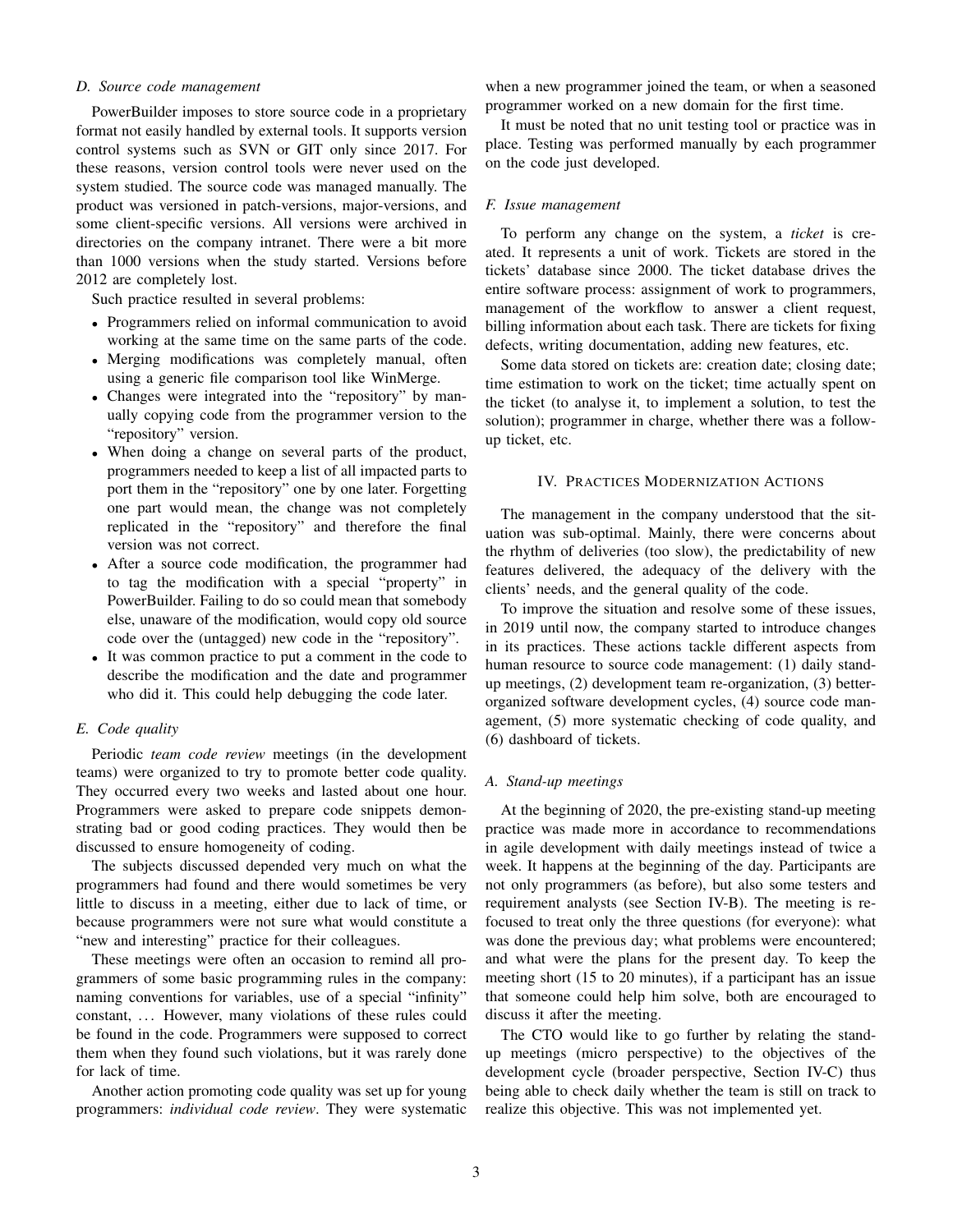#### *B. Team organizational change*

A fundamental change was in the team structuring. This is a normal consequence of modernizing software development practices as stated by [1]. In the end of 2020, the company reorganized the developers according to business domains, and an additional team was created (the "run team") to handle small urgent issues.

As proposed in [6], teams are reorganized so that all stakeholders in the company for a given business line are grouped in one team including programmers, a Product Owner, and a product QA. Two such teams were created.

*Product Owner:* the Product Owner responsibility is to analyse and dispatch tickets to programmers. This includes making sure that developments meet the clients' requirements.

*Product QA:* The product QA main task is to perform functional testing on new developments. He validates the developments or reports regressions. This approach is qualified as "you build it, you run it" [6].

This reorganization allows programmers to be better integrated to the source of evolutions (the Product Owner) and the tester. It avoids misunderstandings and blame gaming.

*"Run team":* This third team was created to handle urgent demands. It handles only demands up to two man-days work (bug fixing or evolution). This ensures that such demands do not break the workflow of the other teams. To speed up things, demands are not specified formally, but interactively by a programmer and a customer manager.

The "run team" is composed of programmers, customer managers, and a technical expert. Programmers rotate between the "run team" and the two other teams. At first, they rotated at each development cycle (see Section IV-C), but this made it difficult to plan developments. Now, programmers rotate every three development cycles.

#### *C. Software development cycle*

As explained in Section III-C, the company used development cycles, but they were not formalized as recommended by agile approaches. The main change introduced, at the begining of 2020, was to have shorter cycles, of two weeks (10 working days) instead of three months. This allowed the company to better plan the cycles: 8 days are devoted to the development and 2 days are kept to deal with the unexpected.

On the eve of each cycle, a *planning meeting*, lasting about 1.5 hour, decides what tickets should be considered for this cycle. Participants in the decision are the Product Owner (for a given team), the customer manager, CTO and the development manager. The decision is based on tickets priority, and estimated working time.

Starting the cycle, there is a launch meeting, where the tickets are discussed in the development team and assigned to programmers. At the end of this launch meeting, each programmer has a schedule of tasks for the cycle.

Closing a cycle, there is a retrospective meeting with the development team, the CTO and the development manager. The meeting lasts one hour and analyses the problems and delays of the cycle and proposes solutions to them. The team reorganization described in Section IV-B actually came as a result of these retrospective meetings.

Differently from recommended agile practices, releases do not occur at the end of each development cycle but keep the old schedule: patch-release every week and "major" release every three months.

#### *D. Source code management*

Another step in modernizing practices in the company was the introduction of a version control system at the end of 2019. This introduction faced two major challenges. The first one is due to PowerBuilder, the programming language environment. As explained in Section III-D, this technology did not have software version management until relatively recently. And this management still has some quirks. The second challenge was that, as a natural consequence, programmers were not familiar with the practice itself.

With these constraints, the company elected to introduce the Subversion (SVN) version control system in 2019. For programmers who had no previous knowledge of version control management, SVN, with its central repository and local working copies, was deemed easier to understand than more recent (decentralised) tools like Git. Otte [14] does conclude that SVN has a better user interface.

The company organised 8 hours of training for the development team. Introducing SVN was not without difficulties:

- As must be expected, programmers were wary and reluctant of changing their working habits. The Programmer 5 that had previous knowledge of SVN, acted as a champion of the technology by helping his colleagues;
- Powerbuilder stores the source code in a binary format (PBL files) whereas version control tools need text. This forces programmers to commit both the binary (PBL) and textual forms of the project in SVN. The binary form is needed to be able to re-import a version in the IDE. The textual form is needed for merging capabilities.

After 18 months of use there are 4639 commits in the SVN repository and programmers are now convinced of its utility.

#### *E. Code quality*

Two actions were set up to promote code quality: manual code reviews (see Section III-E), and automated code reviews (static code analysis tool or "linter").

Automated unit testing is seen as an other important practice to introduce, but again the PowerBuilder technology creates some roadblocks for this. To prepare programmers for this next disrupting change, a linter (static code analysis tool) was designed, in the begining of 2021, to check some simple code quality rules. The idea was to accustom programmers to have an automated tool checking their commits and warning them of potential problems in their code. The hope is that they will be more willing to adopt a testing tool and the changes it will impose in their programming habit, once they understand better the benefit they could get from it. At the same time, a linter will also allow improving the source code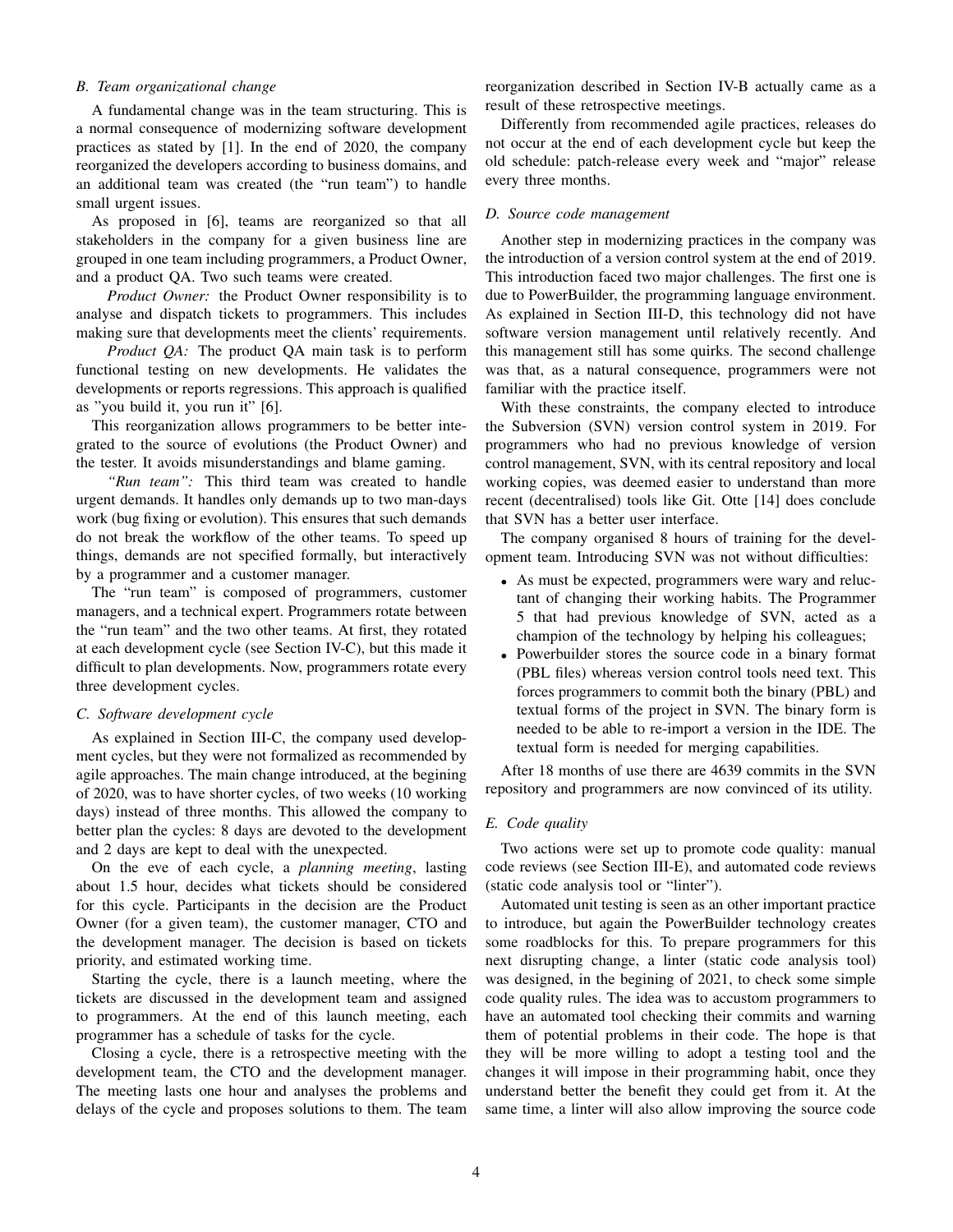progressively, something that the existing manual code reviews have difficulties to ensure.

At first, a simple rule checker was implemented with nine in-house rules: five rules checking variable naming conventions, rules on the maximum number of parameters of functions, mandatory ElseCase in all ChooseCase (i.e. switch) etc. This simple tool checks each commit and sends an email to the committer for every new violation introduced or every old violation removed.

#### *F. Dashboard of tickets*

To try to better monitor the development activity and the possible gains resulting from the new practices, an analysis of the tickets' database is computed monthly and displayed in a dashboard since the outset of the changes (2019).

The analysis collects information on:

- average time between opening and closing dates;
- average working hours spent on a ticket;
- average testing hours for programmers spent on a ticket;
- average testing hours for testers spent on a ticket;
- average difference between time estimated and spent on a ticket.

The results of the analysis are presented in several graphs on a web page on the intranet. Figure 1 presents some graphs of the dashboard. Plots in red represent bug tickets (fix, regression, etc.), plots in blue represent evolution tickets (new features). Figure 1a shows average development time spent on closed tickets, Figure 1b shows average time for closing tickets. These figures will be commented in Section VI-B, they are presented here as examples. This dashboard is updated monthly, allowing to track the system changes over time.

#### *G. COVID*

As everywhere else, the COVID-19 pandemic imposed drastic working changes on the company. Developers are encouraged to work remotely, and most communication occurs through video conferencing. This had consequences on the practices described above. An important one being that the stand-up meetings that were held in-person have switched to remote meetings (see Section VI-B).

#### V. STUDY DESIGN

This paper presents an empirical study of modernizing software development practices in a medium-sized company. The study is conducted using two different research techniques: interviews of stakeholders and data collection from the ticket database or the commit history.

We conducted semi-structured in-depth interviews to identify how software development practices and their modernizing are perceived by the people in the company. We conducted 17 interviews with people of varied responsibilities:

- Ten software programmers;
- A tester;
- The testing manager;
- A customer manager;
- Two analysts who are also Product Owners;





(b) Lifetime of closed tickets (from opening date to closing date)

Fig. 1: Tickets Dashboard

TABLE I: List of people affected by practices modernization. Total work experience an seniority in the company in years. Last column indicate participants in the interviews.

| Team members     | Experience                    | Seniority |        |
|------------------|-------------------------------|-----------|--------|
| Programmer 1     | 1 y. of Powerbuilder          | 1 y.      |        |
| Programmer 2     | 12 y. of PowerBuilder         | 7 y.      |        |
| Programmer 3     | 6 y. of Powerbuilder          | 6 y.      |        |
| Programmer 4     | 10 y. of Powerbuilder         | 10 y.     |        |
| Programmer 5     | 20 y. including Powerbuilder  | 3 y.      |        |
| Programmer 6     | 22 y. of Powerbuilder         | 22 y.     | ノノノノノ  |
| Programmer 7     | 20 y. of Cobol & PLSQL        | 2.5 y.    |        |
| Programmer 8     | 1 y. of PowerBuilder          | 1 y.      |        |
| Programmer 9     | 2 y. of PowerBuilder          | 2 y.      |        |
| Programmer 10    | 1.5 y. of Powerbuilder        | 1.5 y.    | ・ノノ・ノノ |
| Programmer 11    | 7 y. of PowerBuilder          | 7 y.      |        |
| Programmer 12    | 11 y.                         | 11 y.     |        |
| Dev. manager     | 7 y. as development manager   | 18 y.     |        |
| <b>CTO</b>       | 19 y. of project management   | 2 y.      |        |
| Tester 1         | 1 y.                          | 1 y.      |        |
| Tester 2         | 9 y.                          | 9у.       |        |
| Tester 3         | 15 y.                         | 7 y.      |        |
| Testing manager  | 13 y. analysis & developments | 3 y.      |        |
|                  | 7 y. testing manager          |           |        |
| Analyst 1        | 17 y. analysis & developments | 9 y.      |        |
| Analyst 2        | 23 y. analysis & developments | 3 y.      |        |
| Analyst 3        | 7 y.                          | 6у.       |        |
| Analyst 4        | 11 y.                         | 11 y.     |        |
| Customer mangr 1 | 17 y.                         | 17 y.     |        |
| Customer mangr 2 | 9у.                           | 2.5 y.    |        |
| Customer mangr 3 | 2 y.                          | 2 y.      |        |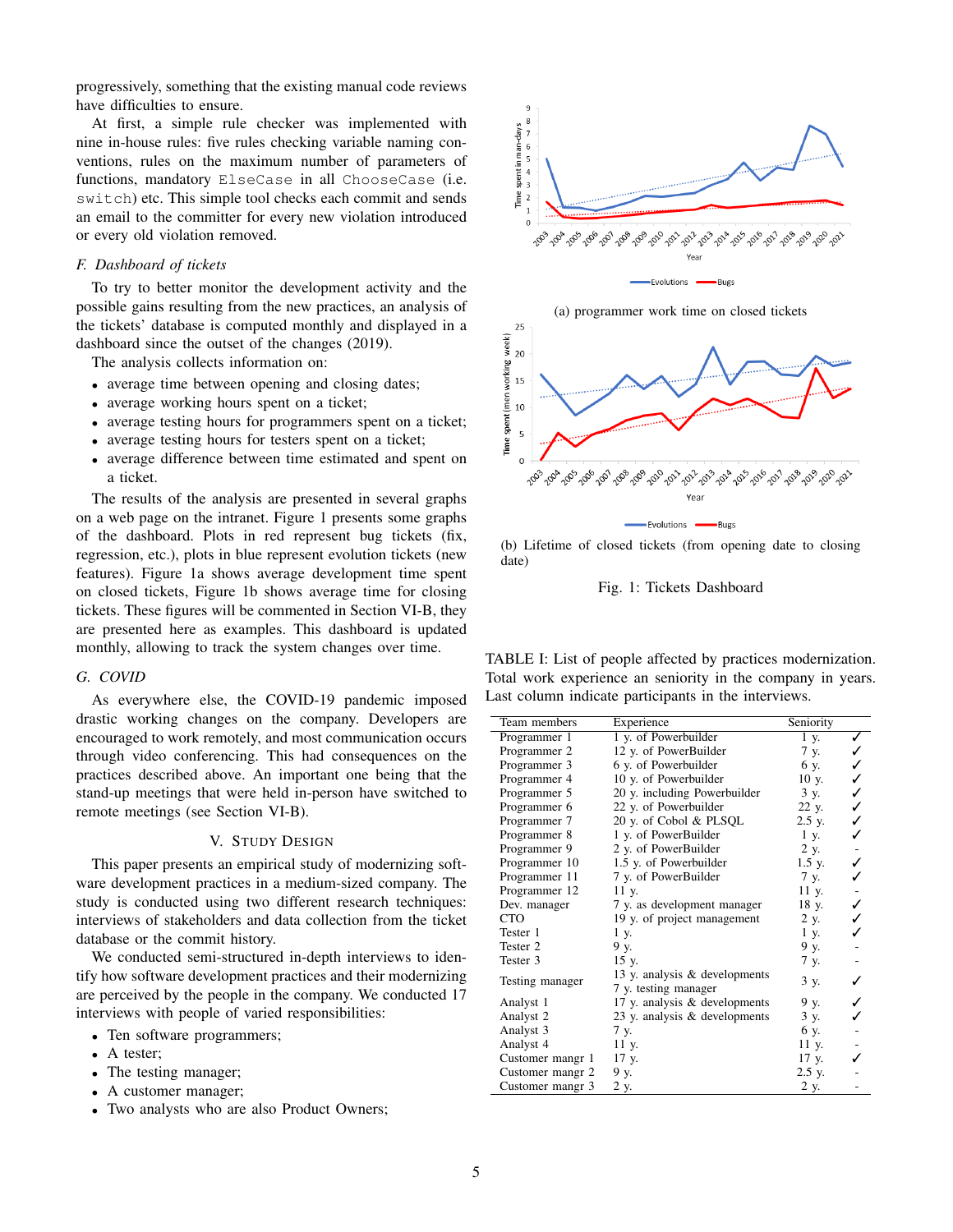TABLE II: List of interview questions

| Categories        | Members                 | Practices                  | <b>Ouestions</b>                                                 |  |
|-------------------|-------------------------|----------------------------|------------------------------------------------------------------|--|
| Non-<br>Technical | A customer manager      | Software development cycle | Are you aware of the introduction of this practice?              |  |
|                   | A Tester                | Team organization          | What does this practice consist of?                              |  |
|                   | The testing manager     | Dashboard of tickets       | What was the situation before the introduction of this practice? |  |
|                   | Analysts                |                            | What is the situation now with the practice in place?            |  |
|                   |                         |                            | What improvement can you propose to this practice?               |  |
| Technical         | Developers              | Stand-up meeting           | Are you aware of the introduction of this practice?              |  |
|                   | The development manager | Team organization          | What does this practice consist of?                              |  |
|                   |                         | Software development cycle | What was the situation before the introduction of this practice? |  |
|                   |                         | Source code management     | What is the situation now with the practice in place?            |  |
|                   |                         | Dashboard of tickets       | What improvement can you propose to this practice?               |  |
|                   |                         | Code review                |                                                                  |  |
|                   |                         | Linter                     |                                                                  |  |
| <b>CTO</b>        |                         | Stand-up meeting           | What does this practice consist of?                              |  |
|                   |                         | Team organization          | What was the situation before the introduction of this practice? |  |
|                   |                         | Software development cycle | Why was it a problem?                                            |  |
|                   |                         | Source code management     | How was the practice chosen?                                     |  |
|                   |                         | Dashboard of tickets       | What were the implementation difficulties?                       |  |
|                   |                         | Code review                | What is the situation now with the practice in place?            |  |
|                   |                         | Linter                     | What changes did it bring better/less good?                      |  |
|                   |                         |                            | What improvement can you propose to this practice?               |  |

• The development manager;

• The CTO.

Table I gives some data on all people impacted by the practices modernization: their overall experience (in software development related activities), their seniority in the company, and whether they participated in the interviews.

Due to the COVID-19 pandemic and remote working, some interviews were performed remotely. All interviews were recorded to ease analysis and we asked consent of the participants for that. We also reassured participants on the anonymity of their answers. Note that to promote this anonymity, all interviewees are refereed to as "he" in the paper, even women. Depending on participants, interviews lasted from 30 minutes to 2 hours. The interviews followed a questionnaire were five questions were asked for each of the practice considered. Table II shows the questions and the practice considered for each category of participants: CTO, technical personnel (programmers and the development manager), and non-technical personnel (all other personnel). The CTO questionnaire was different because, first, he is the initiator of many of the practice changes (he knows the why) and, second, he is less directly impacted by the changes since he does not take part in the concrete development activities (analysis, coding, testing) Interviewees were also asked how COVID-19 pandemic and remote working impacted their work.

For analyzing the 17 semi-structured interviews, we followed the Grounded Theory approach, a qualitative technique, inspired by [9]. Grounded Theory is an exploratory research method that aims at discovering new perspectives and insights, rather than confirming existing ones [4].

After recording, interviews were transcribed and anonymized. The transcripts were analyzed, with MAXQDA [10], through *coding* (or labeling). Each transcript was broken into a code database by assigning a label to the main idea of sentences until saturation. Next we iteratively grouped *codes* into *concepts* which are then organized by interview questions.

Apart from the interviews, we also used factual data from the tickets' database, and commit history, to corroborate the perception of the participants.

In the next section, we present the results of our study.

#### VI. RESULTS

In this section, we present the interviewees' point of view on the modernization actions initiated by the company.

#### *A. Stand-up meeting*

With meetings every other day (as it was before the changes), there was less pressure to analyze the root cause for delays. People used to answer the question "What did I do?", but did not always reflect on "What held me back?". Having the stand-up meetings every day forces to self-reflect on the issues and their solutions. The Programmer 3 reports that "*Before, there was less pressure. We were supposed to say what we were working on, and that was it. But now everyone is forced to think about what him back. Because every day he has to analyze his issues*"

Some view it as a good way to organize their work (or their day). It also creates an extra motivation to finish during the day what was planned in the morning. This is a known advantage of the daily meetings that meetings every two days didn't seem to bring.

The meetings are now more focused, the Programmer 5 states that they are no longer trying to solve technical problems during the meeting, but focus on the three questions "What did I do?", "What held me back?", "What will I do today?". Yet, several note that the meetings don't always end after the planned 15 to 20 minutes and are still not focused enough. Another regrets that remarks are not always constructive.

In the old version, people tended to help each other during the stand-up meeting, thus the time of the entire team was "wasted" while two people might discuss a particular issue. With more focused discussions, solving specific issues is left to be discussed after the stand-up meeting.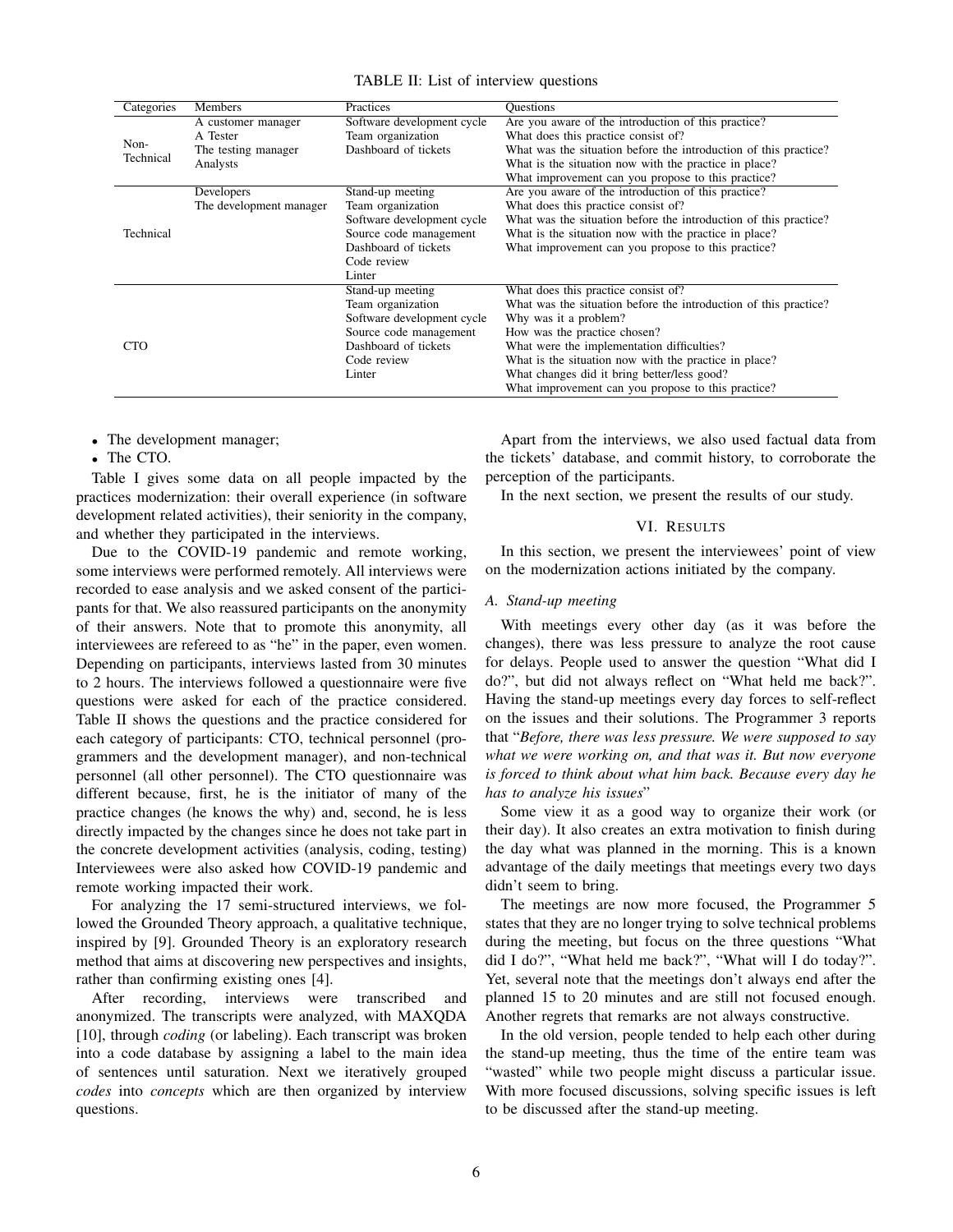One sole programmer expressed a strong negative feeling about the former stand-up meetings (every other day), going as far as saying he could feel humiliated. His opinion about the new organization (every day) has improved in the sense that it is now neutral.

Two programmers said that when working on big tickets, telling every day the same thing is a bit redundant.

*Impact of COVID-19:* The meetings are now held remotely, using a kanban board collaborative tool (Trello for the moment). But programmers note that these virtual meetings are not as good, making informal communication more difficult and leading to "*a lack of motivation*". The Programmer 4 adds that "*we cannot know whether people are listening or not*". Also, "*at stand-up meetings where everyone has to talk, we sometimes feel a lack of motivation due to the isolation of the employees. This has a [negative] impact on the productivity of the team.*"

#### *B. Team organizational change*

The new organization in business-oriented teams is generally appreciated by the participants. The improved communication between programmers, testers, and analysts is perceived as speeding up the feedback loops between them thus making it easier for the programmers and testers to achieve their goals. The Programmer 5 reports that "*Now we have better relationships with the analysts and testers. The advantage is that the developers better understand the requirements and that the tester knows what to test.*". The testing manager added that "*We deliver faster to the customer.*". The perceived result is that tickets are closed faster and with more quality. We tested this perception against actual data. This new organization is only effective since the beginning of 2020, so it is too early to have strong data on its effects. Figure 1 (part (a)) does show a significant drop in the working time per ticket in 2020 and 2021, but 2019 was an especially bad year in this sense. The lifetime of tickets (Figure 1, part(b)) did drop in 2020, but it went slightly up again for the first four months of 2021. These data do not provide a clear confirmation. The average number of tickets closed per programmer, Figure 2, does show a rise from a low point of 42 in 2019 to 60 in 2020. Partial data on the first four months of 2021 (37 closed tickets per programmer) are also very encouraging. Finally, Figure 3 shows slightly higher percentage of return (rework) on closed ticket in 2020 (17.6%) than in 2019 (14.4%). That number then drops on the first four months of 2021 (9.9%). This data in encouraging for the quality of the closed tickets. These numbers cannot be attributed solely to the new team organization. All new practices may have impacted the productivity of the programmers.

On the team new organization two problems were mentioned. First, the analysts ended up with more work, now having to handle development cycle management (planning, monitoring). Second, one of the two business teams sometimes ends up being the team for "anything not for the first team" and this makes it more difficult to manage. Yet the general opinion remains that the advantages out-weight these two points.



......... Linear regression

Fig. 2: Number of closed tickets per programmer



Fig. 3: Return on closed tickets

*"Run team":* It also received positive and negative perceptions from the interviewees.

On the positive side, an analyst (not working on this team) expresses that it eases the planning of the development cycles (for the two other teams): "*We have an entry point which [. . . ] can handle [an urgent ticket] and it does not go to the business teams. Therefore, planning [of the business teams] is less impacted.*" Two programmers feel that "*[the run] team won its spurs [. . . ] we see a lot of tickets solved. Even if it's small tickets, we can't leave them out. And that satisfies the clients*." Test management has a similarly good impression: "*programmers work more smoothly and have less change in priorities.*" Finally, the Programmer 1 says that "*it allows one to vary the work, which is interesting*".

However, programmers that actually work on this team mention the difficulty, the stress, or even "*a bit of a fear*", to be on it (participation to the run team is rotating, see Section IV-B). The main drawbacks mentioned are that (1) the rotation implies programmers may not always have the required competency to deal with an urgent ticket; (2) when there is a ticket return, the original programmer may be back on his business team and another one needs to take the ticket and re-analyse it. Such problems rarely occur in the business teams which have more permanent personnel.

There are also difficulties with the management of this team: For example, the customer manager 1 reports that "*the*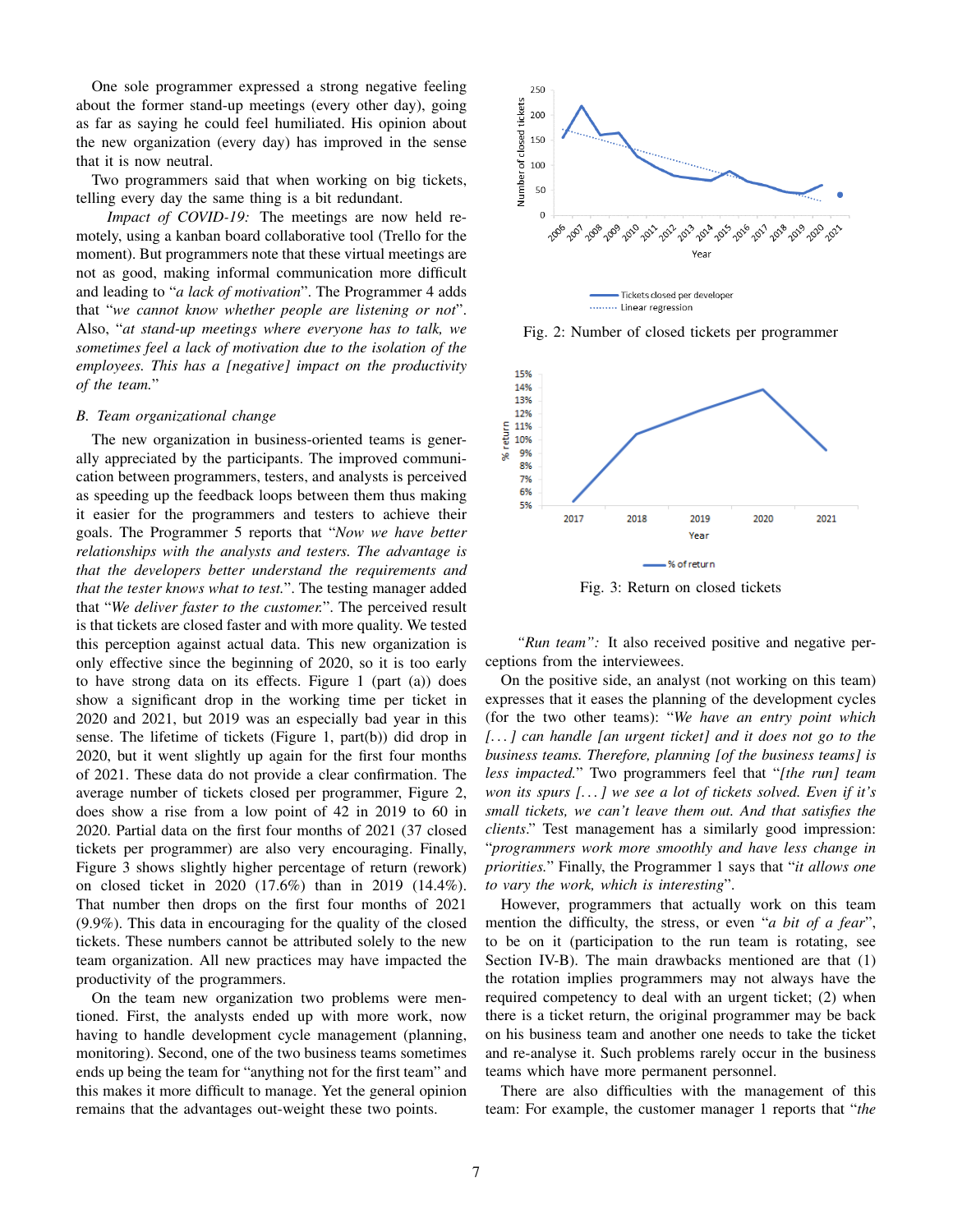*difficulty right now is that, as programmers rotate every three iterations, I don't necessarily have the same skill levels [available]. So, I can't give some tickets to some programmers due to a lack of skills. This impacts my weekly goal.*" Note, however, that although it makes life more difficult for programmers, this is intended by management as a strategy tending to global ownership of the code.

Among possible improvements, people suggest that this team should have permanent staffing (not rotating), but it is not clear whether they actually meant that they would prefer being permanently affected to their business team (which is seen as preferable). Other programmers wished the "run team" would be organized as the two other ones, with formals analysis of the tickets, better planning of the development cycle.

*Impact of COVID-19:* With remote working, it can be difficult for the programmers to get in touch with the customer manager, and they sometimes end up having to do all the analysis work alone. This is mostly felt for the run team where no formal analysis is done on tickets and the intended setup is that tickets are solved jointly between the programmer and the customer manager. Remote working made this part more difficult. Some programmers reports that"*The benefits of the "run team" is reduced because of slowness of communications due to the COVID-19.*"

#### *C. Software development cycle*

The change in the development cycle (from cycles of three months to two weeks) is unanimously perceived as positive. The benefits announced by interviewees are: client requests are better managed; clients and developers have a better visibility on the ongoing work and the feature to be delivered; planning is better managed.

Despite all the positive aspects reported by participants, some difficulties or drawbacks were reported as well: Time pressure is still strong, Programmer 3 and 4 regret that with short cycles there is no time for reflection or to apply good practices. "*The approach in cycles is not well-fitted for [the company's main product]. We have difficulties predicting how long a ticket will take*". According to the Programmer 3, this generates frustration "*in relation to the announced goals at the start of the cycle and what we actually achieve*". Another point is that deliveries are not tied to cycles, so programmers and analysts regret that "*we have no visibility on the release for which a ticket given should be treated*".

*Impact of COVID-19:* Interviewees did not raise any special issue on development cycle due to remote working.

#### *D. Source code management*

The introduction of SVN for source code management is almost unanimously perceived as a positive step. "*It's more reassuring*".

But the change in working habits was difficult to put in place: "*It generated frustration, some people were reluctant [. . . ] it did not ease the transition*".

The main drawback was and remains conflict resolution. As explained in Section IV-D, PowerBuilder is not well suited for file based version control systems.

Branching management in SVN is not considered as advanced as in other version control system such as Git. The current organisation is to have only one branch (per delivered version of the product). This implies that all commits are pushed to the same branch and need sometimes to be later removed if the commit is not part of a delivery. This causes extra manual work. The solution envisioned to this problem is to switch to Git version control management soon. This will allow isolating tickets in specific branches and should ease the integration work.

*Impact of COVID-19:* Interviewees did not see any specific contribution of SVN to remote working. It would seem natural that not having SVN would have made it more difficult to synchronize work between the programmers, but they explicitly stated that they did not see it that way.

#### *E. Code quality*

Upper management sees team code review (see Section III-E) as a way to achieve team ownership of the entire codebase (as opposed to author ownership on one's code).

All programmers do not seem to entirely share that understanding. Newcomers do acknowledge this, a junior programmer regrets that *"sometimes global code reviews are cancelled when there is an urgent delivery to ensure*" and that "*there should be more of them*" (weekly). But more seasoned programmers propose to have less of them (monthly). Their point is that it is difficult to find something interesting to show to the team every two weeks. Programmers reporte that "*We don't always think to look piece code for code review when we are coding, because we are often in a hurry.*" Even if a seasoned programmer acknowledges that it "*allowed [him] to reuse a function instead of recreating it*" on one occasion.

Another critic is that these reviews are oral and people forget the information shared after a while. One programmer suggested keeping a written trace of these reviews.

Another proposal to renew the interest would be to organize the team code reviews by business domain or software quality domains (optimization, readability, ...), or to have exercise on which everybody would work together (coding dojo).

The CTO is happy with the current practice, feeling that "*The overall code quality is improving.*".

Another action was taken to improve code quality: an inhouse "linter" for some rules (see Section IV-E). The linter runs on every commit and reports, by email, added and removed violations. Since its installation at the beginning of 2021, 178 commits resulted in an email with 48 positives (violations removed) and 130 negatives (violations added). On the main development branch, there were 76 emails, and the number of rule violations went from 1113 to 669 (60%). The tool was well-received both by programmers and the development manager: "*These emails force to fix the reported errors little by little. Everyone does a small part, and it is less burdensome. The positive emails after fixing errors are good*".

One aspect of this good perception might be that the rules checked are in-house rules that are well known to all but still with many violations. Past research [8] showed that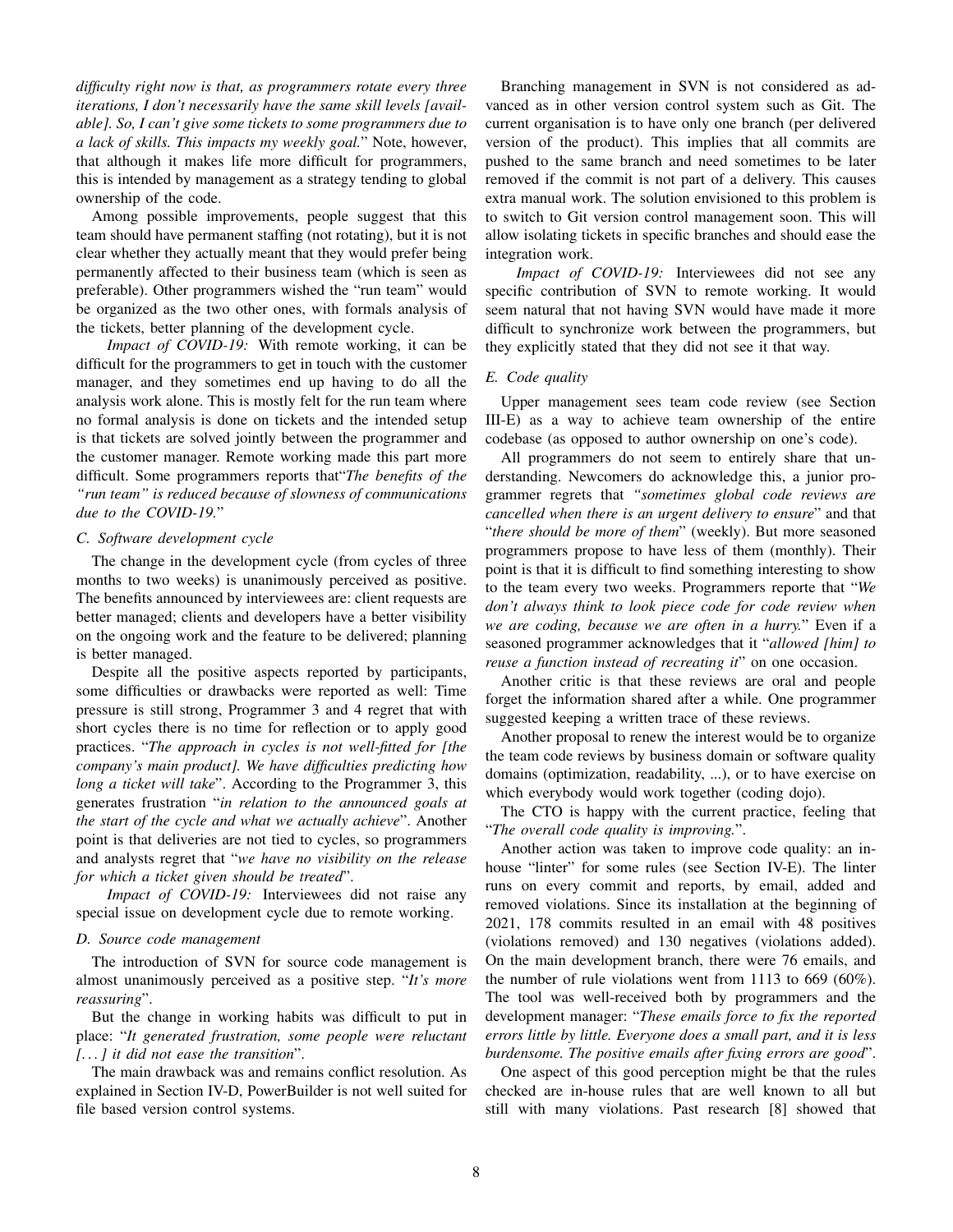specific rules are better accepted than more generic ones. The company is now considering switching to an external tool (Visual Expert<sup>3</sup>) that would be more robust. Whether it will be able to check the in-house rules should be an important point in the decision.

*Impact of COVID-19:* Here again, the main impact was that global code review meetings are held remotely. This is generally seen as a drawback, but no special issue was raised during the interviews.

COVID-19 had no impact on the in-house "linter", first because this action was initiated in 2021, and second, because it is fully automated (upon commit to the SVN repository) and communicates violations added or removed to the programmers by email.

#### *F. Dashboard of tickets*

The "dashboard of tickets" presents graphs similar to the Figure 1. It was initially printed on a sheet of paper and exposed in the open-floor office.

People feel that there is a lack of communication around this tool. Some added that having better access to the dashboard would improve their involvement in the new work processes as it will give constant feedback. A developer proposed that the dashboard should generate a report every three development cycle (*i.e.,* six weeks), and a report each year for evaluating the impact of the new practices on productivity.

A slightly negative feeling was from a developer saying that it is not a tool for developers but managers, and he does not see any utility in it.

*Impact of COVID-19:* As noted above, the dashboard used to be printed on a sheet of paper and exposed in the open-floor office. When switching to remote work, no action was taken to make this dashboard available from the intranet. That may be an explanation for the lack of communication that many noted.

#### VII. THREATS TO VALIDITY

This research is a case study aiming at raising questions for future research. This has an impact on the kind of threats to validity we faced. For example, we do not aim at offering conclusions that would be easily generalized to other contexts.

To discuss the possible threats, we followed the four perspectives of validity threats presented by [19]: construct validity, internal validity, external validity and reliability.

*Construct validity:* Are we asking the right questions? The questionnaire was built iteratively by two of the authors, one making successive proposals and the other commenting on it. The questionnaire consists in a series of questions (see Table II) asked successively for each identified point of interest (the practices). The CTO interview differed because he has a very specific role, first as the main initiator of several of the new practices, second as he does not take part in the concrete development tasks.

*Internal validity:* Is there something inherent to how we collect and analyze the data that could skew our findings? For case studies, this kind of threat is a bit different than usual because the goal is not to offer generalizable conclusions, but to raise points of interest for possible future research.

We did aim to get a balanced view by including many different profiles in the interviews (CTO, development manager, customer manager, analyst, programmer, tester). This covers all the stakeholder roles in the development of software in the company. We do acknowledge that our participants are in majority programmers which could constitute a bias. But this seems justified as it is a reflect of the actual demography of the company and many development teams.

The interviews were semi-structured with open questions to let participants come up with whatever comments they felt relevant. We ensured participants of anonymity of their answers. The interviews were conducted by the first author which is known by all participants as he has been doing research in the company for two years.

This author participated directly in the introduction of some of the practices reviewed. He gave the 8 hours training on SVN, implemented the ticket dashboard and the in-house linter. This could introduce a bias as people may have been wary of expressing negative opinions on these practices. However, we estimated that the trust relationship established with the participants during these two years was enough to counterbalance the possible bias while being important to get more detailed answers.

We adopted the grounded theory approach to analyze the interviews and refine our analysis iteratively to lessen potential biases. When possible, we validated the impressions of the participants (our findings) with empirical data.

*External validity:* Are our results generalizable for practices modernization? Our data collection is limited to one case study and does not aim at being readily generalized.

*Reliability:* Can others replicate our results? Our interview questions are available in Table II and we describe our study design in Section V

#### VIII. CONCLUSION

This paper reports on an empirical study of the introduction of several practices recommended in agile development in a medium-sized company. Our study consists of semi-structured interviews of 17 participants with different perspectives on the development process: CTO, customer manager, analyst, programmer, tester. The changes coincided with the COVID-19 outbreak and the need to resort to remote working. We attempt to empirically identify perceived benefits and drawback of agile practices introduced by the company. We also validated some of these perceptions with hard data. Finally, we identified the impact of COVID-19 on these practices.

Our findings include:

• Introduction of a version management tool (SVN) is positively perceived, but the migration was difficult and required more efforts than the other new practices;

<sup>3</sup>https://www.visual-expert.com/